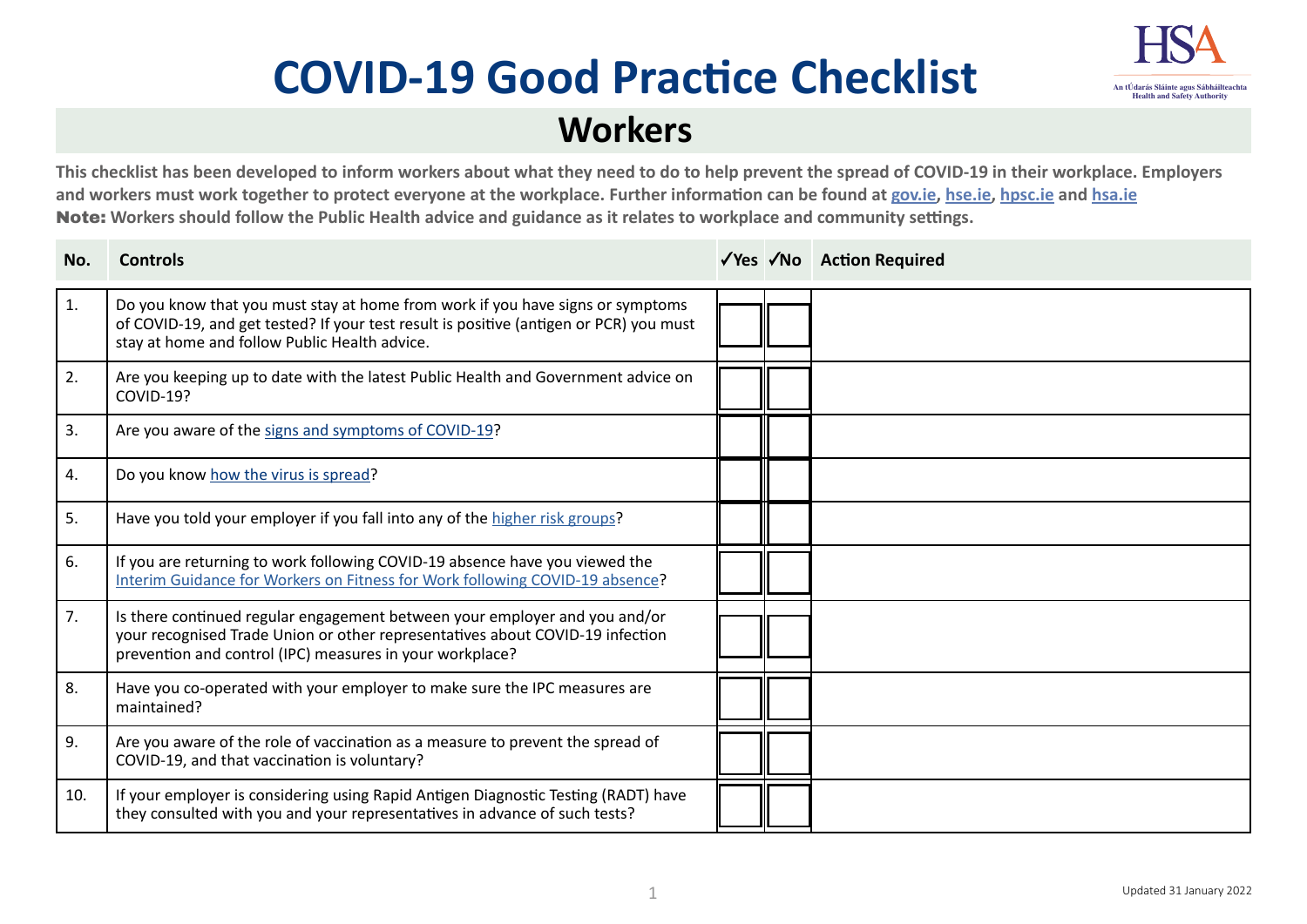### **COVID-19 Good Practice Checklist Workers**

| No. | <b>Controls</b>                                                                                                                                                                                                                                                                                                                                                                                                                                                                                                                                                                                                                                                       |  | √Yes √No Action Required |
|-----|-----------------------------------------------------------------------------------------------------------------------------------------------------------------------------------------------------------------------------------------------------------------------------------------------------------------------------------------------------------------------------------------------------------------------------------------------------------------------------------------------------------------------------------------------------------------------------------------------------------------------------------------------------------------------|--|--------------------------|
| 11. | Do you know what to do if you display signs or symptoms of COVID-19 at work or at<br>home?                                                                                                                                                                                                                                                                                                                                                                                                                                                                                                                                                                            |  |                          |
| 12. | Do you know who to contact if you develop symptoms of COVID-19 at work, and the<br>procedures in place?                                                                                                                                                                                                                                                                                                                                                                                                                                                                                                                                                               |  |                          |
| 13. | Do you know who your Lead Worker Representative is, and how to contact them?                                                                                                                                                                                                                                                                                                                                                                                                                                                                                                                                                                                          |  |                          |
| 14. | Do you know what to do in relation to good hand hygiene and respiratory etiquette?<br>Do you know the importance of ventilation, and to open windows, wherever possible?                                                                                                                                                                                                                                                                                                                                                                                                                                                                                              |  |                          |
| 15. | Do you know how to wash your hands properly? See hse.ie                                                                                                                                                                                                                                                                                                                                                                                                                                                                                                                                                                                                               |  |                          |
|     | Wash hands with soap and water or with hand sanitiser for at least 20 seconds and<br>in particular:<br>• after coughing and sneezing<br>• before and after eating<br>• before and after preparing food<br>• before and after removing a face covering<br>• if in contact with someone who is displaying any COVID-19 symptoms<br>• before and after being on public transport<br>• before and after being in a crowd<br>• when arriving or leaving the workplace/other sites<br>• when entering and exiting vehicles<br>• before having a cigarette or vaping<br>• when hands are dirty. If visibly dirty, wash hands with soap and water, and<br>• after toilet use. |  |                          |
| 16. | Do you know where your nearest hand washing / hand sanitising stations are?                                                                                                                                                                                                                                                                                                                                                                                                                                                                                                                                                                                           |  |                          |
| 17. | Do you know how to wear a face mask/covering properly and to ensure they are<br>clean and not shared or handled by others? Watch the ECDC video<br>'Do you know how to wear your face mask properly?' See hse.ie for further<br>information.                                                                                                                                                                                                                                                                                                                                                                                                                          |  |                          |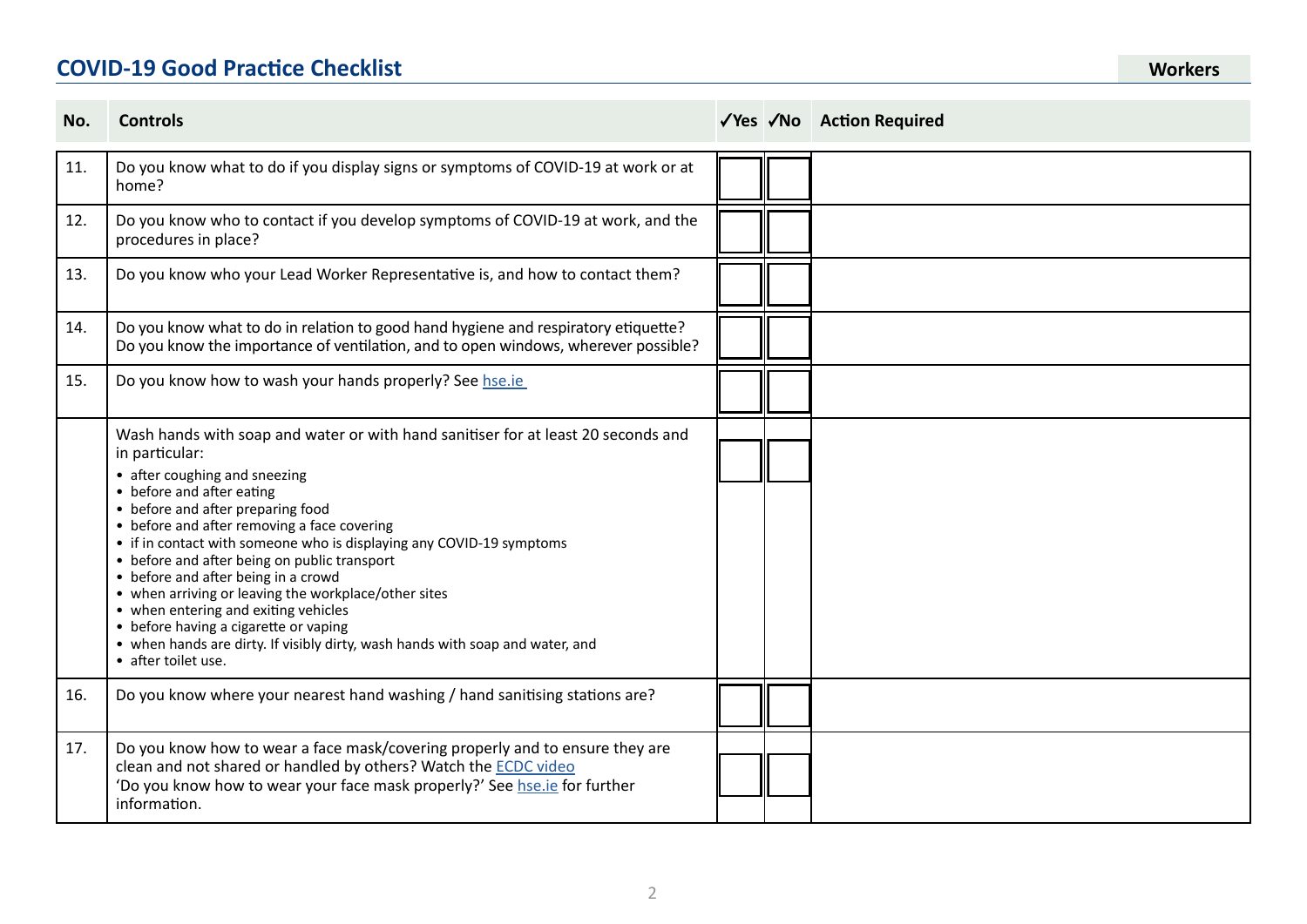### **COVID-19 Good Practice Checklist**

| No. | <b>Controls</b>                                                                                                                                                                                                                                                               |  | √Yes √No Action Required |
|-----|-------------------------------------------------------------------------------------------------------------------------------------------------------------------------------------------------------------------------------------------------------------------------------|--|--------------------------|
| 18. | Do you know to avoid touching your face (eyes, nose, mouth)?                                                                                                                                                                                                                  |  |                          |
| 19. | Do you understand the purpose of your employer providing attendance information,<br>should the Dept of Public Health have to investigate an outbreak of COVID-19 in your<br>workplace?                                                                                        |  |                          |
| 20. | Have you been made aware of any changes to risk assessments relevant to your<br>work activities, and any changes to the safety statement, in response to the infection<br>prevention and control measures put in place to prevent the spread of COVID-19 in<br>the workplace? |  |                          |
| 21. | Have you been made aware of any changes to the emergency plans or first aid<br>procedures for your workplace in response to controls to minimise the risk of you<br>and others being exposed to COVID-19?                                                                     |  |                          |
| 22. | Do you know to avoid sharing items such as food and drink, cups, bottles, cutlery,<br>pens etc.?                                                                                                                                                                              |  |                          |
| 23. | Have you been made aware that any personal items brought into work must be<br>cleaned and to avoid leaving them down on communal surfaces or to clean the<br>surface after the personal item is removed?                                                                      |  |                          |
| 24. | Do you know workplace and contact points should be regularly cleaned?                                                                                                                                                                                                         |  |                          |
| 25. | Do you know to clean your hands before and after using public transport when<br>commuting and when you enter and exit the workplace? If travelling on public<br>transport to and from work you must continue to wear a face mask/covering.                                    |  |                          |
| 26. | Workers travelling to and from work in cars should also consider wearing a face<br>mask/covering.                                                                                                                                                                             |  |                          |
|     | Workers who use or share work vehicles may also consider using a face mask/<br>covering.                                                                                                                                                                                      |  |                          |
| 27. | Have you been provided with hand sanitisers and cleaning equipment for your work<br>vehicle, with cleaning taking place before and after each shift?                                                                                                                          |  |                          |